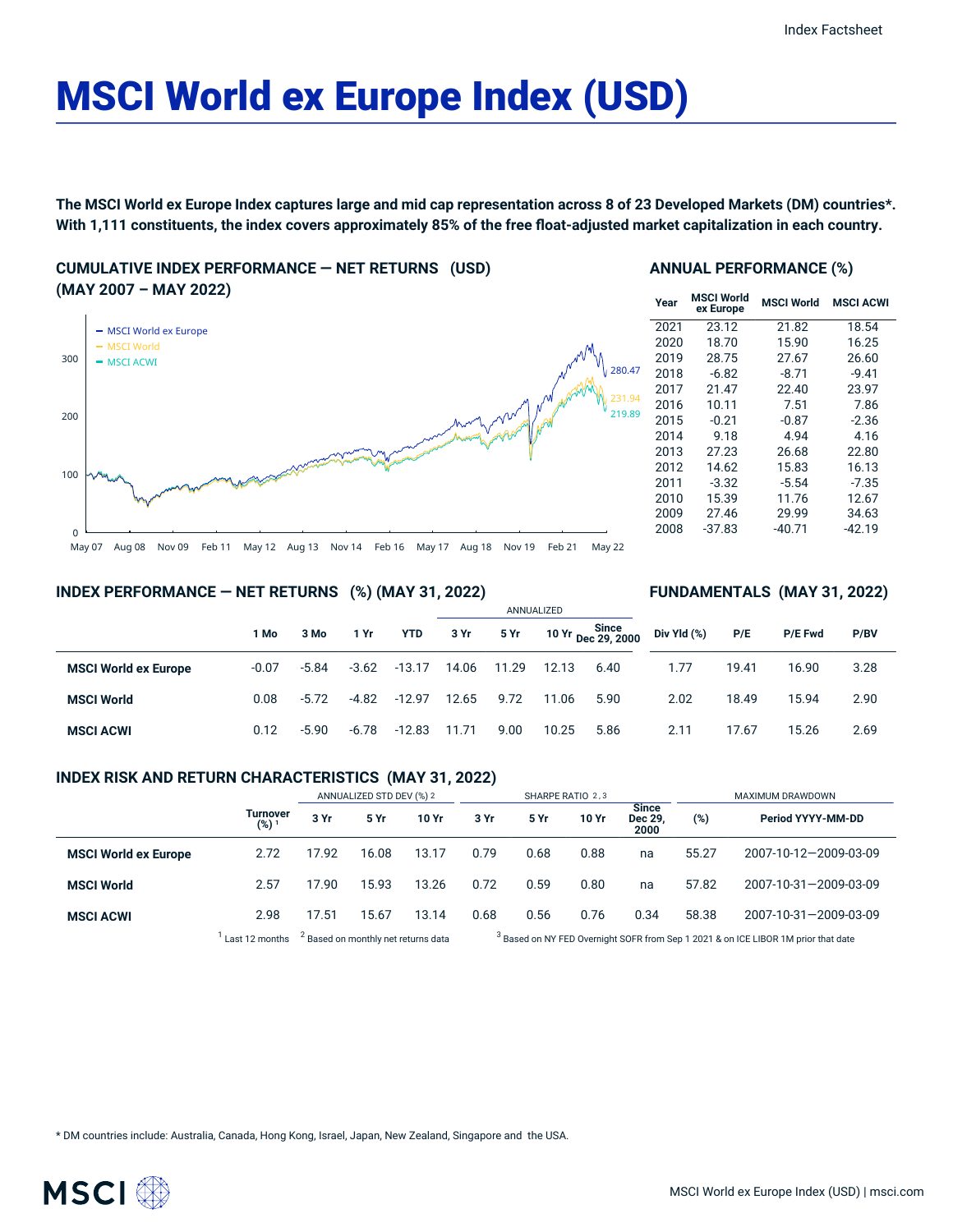#### **INDEX CHARACTERISTICS**

|                     | <b>MSCI World ex Europe</b>   |  |
|---------------------|-------------------------------|--|
| Number of           | 1.111                         |  |
| <b>Constituents</b> |                               |  |
|                     | <b>Mkt Cap (USD Millions)</b> |  |
| Index               | 44.114.894.37                 |  |
| Largest             | 2,441,928.13                  |  |
| <b>Smallest</b>     | 1.124.26                      |  |
| Average             | 39.707.38                     |  |
| <b>Median</b>       | 15.158.03                     |  |
|                     |                               |  |

#### **TOP 10 CONSTITUENTS**

| pе<br>11 |                         | <b>Float Adj Mkt</b><br>Cap<br><b>USD Billions)</b> | <b>Index</b><br>Wt. (%) | <b>Sector</b>      |
|----------|-------------------------|-----------------------------------------------------|-------------------------|--------------------|
|          | <b>APPLE</b>            | 2,441.93                                            | 5.54                    | Info Tech          |
| ns)      | MICROSOFT CORP          | 1.939.13                                            | 4.40                    | Info Tech          |
| .37      | AMAZON.COM              | 1,097.35                                            | 2.49                    | <b>Cons Discr</b>  |
| .13      | <b>ALPHABET A</b>       | 684.41                                              | 1.55                    | Comm Srvcs         |
| .26      | ALPHABET C              | 652.22                                              | 1.48                    | Comm Srvcs         |
| .38      | <b>TESLA</b>            | 647.27                                              | 1.47                    | Cons Discr         |
| .03      | JOHNSON & JOHNSON       | 472.63                                              | 1.07                    | <b>Health Care</b> |
|          | UNITEDHEALTH GROUP      | 467.89                                              | 1.06                    | <b>Health Care</b> |
|          | <b>NVIDIA</b>           | 466.80                                              | 1.06                    | Info Tech          |
|          | <b>META PLATFORMS A</b> | 458.21                                              | 1.04                    | <b>Comm Srvcs</b>  |
|          | Total                   | 9.327.85                                            | 21.14                   |                    |

### **FACTORS - KEY EXPOSURES THAT DRIVE RISK AND RETURN MSCI FACTOR BOX**



#### **SECTOR WEIGHTS**



## **MSCI FaCS**



Neutral factor exposure (FaCS = 0) represents MSCI ACWI IMI.

## ● United States 83.38% ● Japan 7.57% ● Canada 4.5% ● Australia 2.76% Hong Kong 1.02% Other 0.77% 83.38% 7.57% 4.5% 2.76% 1.02%  $0.77%$

#### **COUNTRY WEIGHTS**